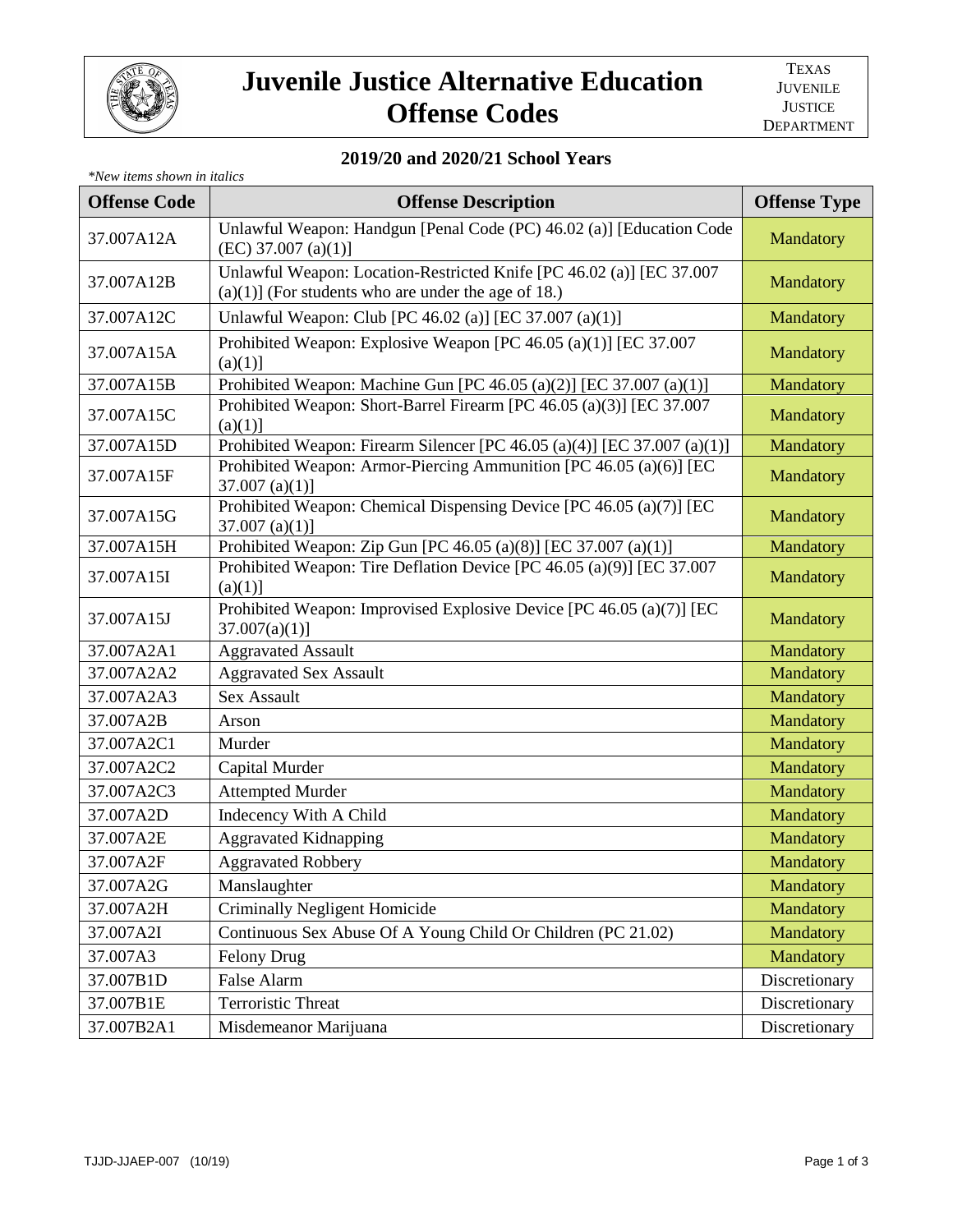| <b>Offense Code</b> | <b>Offense Description</b>                                                                   | <b>Offense Type</b> |
|---------------------|----------------------------------------------------------------------------------------------|---------------------|
| 37.007B2A1B         | Misdemeanor Controlled Substance                                                             | Discretionary       |
| 37.007B2A2          | Misdemeanor Dangerous Drug                                                                   | Discretionary       |
| 37.007B2A3          | Misdemeanor Alcohol                                                                          | Discretionary       |
| 37.007B2B           | Glue Or Aerosol Paint                                                                        | Discretionary       |
| 37.007B2CA          | <b>Assault On A Teacher</b>                                                                  | Discretionary       |
| 37.007B2CB          | Assault On An Employee                                                                       | Discretionary       |
| 37.007B2D           | <b>Deadly Conduct</b>                                                                        | Discretionary       |
| 37.007B3A           | Non-School Student On Student [EC 37.007 (a)(2)(A)]                                          | Discretionary       |
| 37.007B3B           | Non-School Student On Student [EC 37.007 (a)(2)(C)]                                          | Discretionary       |
| 37.007B3C           | Non-School Student On Student [EC 37.007 (a)(2)(F)]                                          | Discretionary       |
| 37.007B4            | 'On or Within 300 Ft' Rule-Mandatory Offense [EC 37.007(b)]                                  | Discretionary       |
| 37.007B5            | Breach Of Computer/Computer Hacking                                                          | Discretionary       |
| 37.007C             | Serious Misbehavior                                                                          | Discretionary       |
| 37.007D             | Retaliation                                                                                  | Mandatory           |
| 37.007D(D)          | Retaliation                                                                                  | Discretionary       |
| 37.007E             | <b>Federal Firearm</b>                                                                       | Mandatory           |
| 37.007F             | Felony Criminal Mischief                                                                     | Discretionary       |
| 37.309              | Registered Sex Offender                                                                      | Other               |
| PROBCO1             | <b>Probation Placement</b>                                                                   | Other               |
| PROBCO <sub>2</sub> | Court Order                                                                                  | Other               |
| 37.0081A            | Title 5 Felony Criminal Homicide (EC 37.0081)                                                | Discretionary       |
| 37.0081B            | Title 5 Felony Murder (EC 37.0081)                                                           | Discretionary       |
| 37.0081C            | Title 5 Felony Capital Murder (EC 37.0081)                                                   | Discretionary       |
| 37.0081D            | Title 5 Felony Manslaughter (EC 37.0081)                                                     | Discretionary       |
| 37.0081E            | Title 5 Felony Criminal Negligent Homicide (EC 37.0081)                                      | Discretionary       |
| 37.0081F            | Title 5 Felony Unlawful Restraint (EC 37.0081)                                               | Discretionary       |
| 37.0081G            | Title 5 Felony Kidnapping (EC 37.0081)                                                       | Discretionary       |
| 37.0081H            | Title 5 Felony Aggravated Kidnapping (EC 37.0081)                                            | Discretionary       |
| 37.0081I            | Title 5 Felony Unlawful Transport (EC 37.0081)                                               | Discretionary       |
| 37.0081J            | Title 5 Felony Trafficking Of Persons (EC 37.0081)                                           | Discretionary       |
| 37.0081K            | Title 5 Felony Indecency With A Child (EC 37.0081)                                           | Discretionary       |
| 37.0081L            | Title 5 Felony Improper Photography Or Visual Recording (EC 37.0081)                         | Discretionary       |
| 37.0081M            | Title 5 Felony Assault (EC 37.0081)                                                          | Discretionary       |
| 37.0081N            | Title 5 Felony Sexual Assault (EC 37.0081)                                                   | Discretionary       |
| 37.0081O            | Title 5 Felony Coercing, Soliciting, Or Inducing Gang Membership (EC<br>37.0081)             | Discretionary       |
| 37.0081P            | Title 5 Felony Aggravated Assault (EC 37.0081)                                               | Discretionary       |
| 37.0081Q            | Title 5 Felony Aggravated Sexual Assault (EC 37.0081)                                        | Discretionary       |
| 37.0081R            | Title 5 Felony Injury To A Child, Elderly Individual, Or Disabled<br>Individual (EC 37.0081) | Discretionary       |